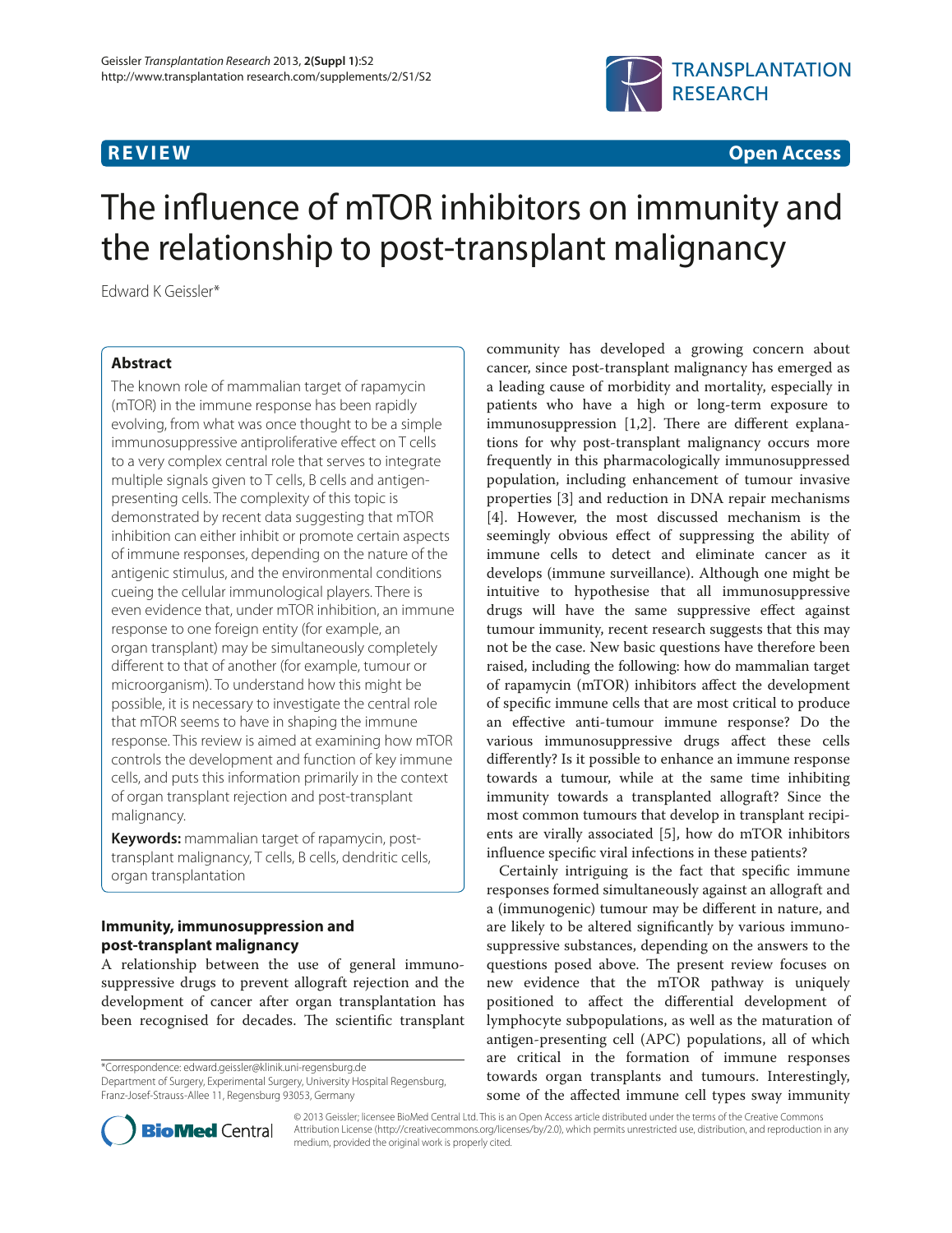towards suppressive regulation, and others enhance effector cell capabilities. With regard to organ transplantation recipients, the ideal overall effect sought therapeutically is complex, and demanding, in that it is desirable to minimise the immune response against the allograft, while at the same time enhancing immunity against tumours (and infectious microorganisms). Although this suggestion appears to be mutually exclusive, there are reasons to believe that the development of such a diametrically opposing response to an organ transplant and a tumour or microorganism may be possible. In this article the effects of mTOR inhibitors on different cellular components of the immune system are reviewed. The aim is to put forward the latest information regarding the effects of mTOR inhibition on immunity in the context of reducing the complex problem of posttransplant malignancy in transplant recipients.

# **Immunosuppressive and immunomodulatory eff ects of mTOR inhibitors**

Inhibitors of mTOR have been used for more than a decade as immunosuppressive agents to prevent organ transplant rejection. Early mechanistic studies on rapamycin pointed towards a rather simple explanation for the immunosuppressive effect, in that the mTOR pathway was found to be essential for the cell proliferation signal (often referred to as signal 3) triggered by IL-2, thus preventing the expansion of donor-specific T cells activated through the T-cell receptor  $[6]$ . This immunosuppressive effect contrasts in general with calcineurin inhibitors (CNIs), which act by preventing the initial activation (signal 1) of T cells [7]. While our overall mechanistic understanding of the basic suppressive activity of CNIs is still generally accepted, new data suggest that the suppressive effect of mTOR inhibition on immune cells is very complex and probably does not rest primarily on inhibition of T-cell proliferation.

Recent mechanistic investigations indicate that mTOR plays a central role in the differentiation of T-cell subsets, and also controls aspects of B-cell and APC development. In fact, mTOR is a critical regulator of the immune response because it acts as a central node for sensing nutrient availability, cytokine/growth factor signalling and costimulatory factors (Figure 1). Indeed, mTOR is in a unique intracellular signalling position to integrate all of these factors so cells can effectively and properly balance cues from the ever-changing microenvironment, such as those induced by microbiological (for example, bacterial, viral) or allogeneic (for example, organ transplant, tumour) challenges.

## **Role of mTOR in immune cell development – T cells**

T cells are critically involved at nearly all levels of any immune response. While the primary effect of mTOR



inhibition on T cells was initially attributed to blockage of IL-2 proliferation-inducing signalling, hints that this is not the only effect have become evident. One clue was that the initial finding that rapamycin treatment induces T-cell anergy (lack of responsiveness) through inhibition of proliferation [8,9] was later found to be independent of this anti-proliferative effect, and rather to be due to a direct inhibitory effect on mTOR itself [10]. Subsequent investigations into the link of mTOR to T-cell metabolism, and to transcription factors that are now recognised to control T-cell subset differentiation, opened new views towards mTOR inhibitor effects on the immune response.

Regarding metabolism, mTOR's central role comes directly into play because activated lymphocytes primarily use glycolysis for energy due to their need to produce proteins, nucleotides and lipids that are essential for the generation of key biosynthetic substrates [11,12]; the shifting from mitochondrial respiration to glycolysis (referred to as the Warburg effect) is similar to that which occurs in cancer cells. Interestingly, mTOR as a regulator of metabolism provides links to lymphocyte activation in this context. One example is that T-cell co-stimulation via CD28 triggers the activation of signalling molecules upstream of mTOR that promote expression of necessary membrane glucose transporters. In general, one can state that inhibition of cell metabolism through mTOR leads to inhibition of T-cell-mediated immunity. The importance of this idea cannot be overstressed since it has been shown, for instance, that T-cell anergy is due at least in part to decreased mTOR activation [13]; if mTOR is resistant to reactivation in an anergic state, then the required metabolic machinery is not going to be available and the cell will remain anergic to otherwise stimulatory signals. Indeed, substances such as metformin and AICAR, which mimic energy depletion and activate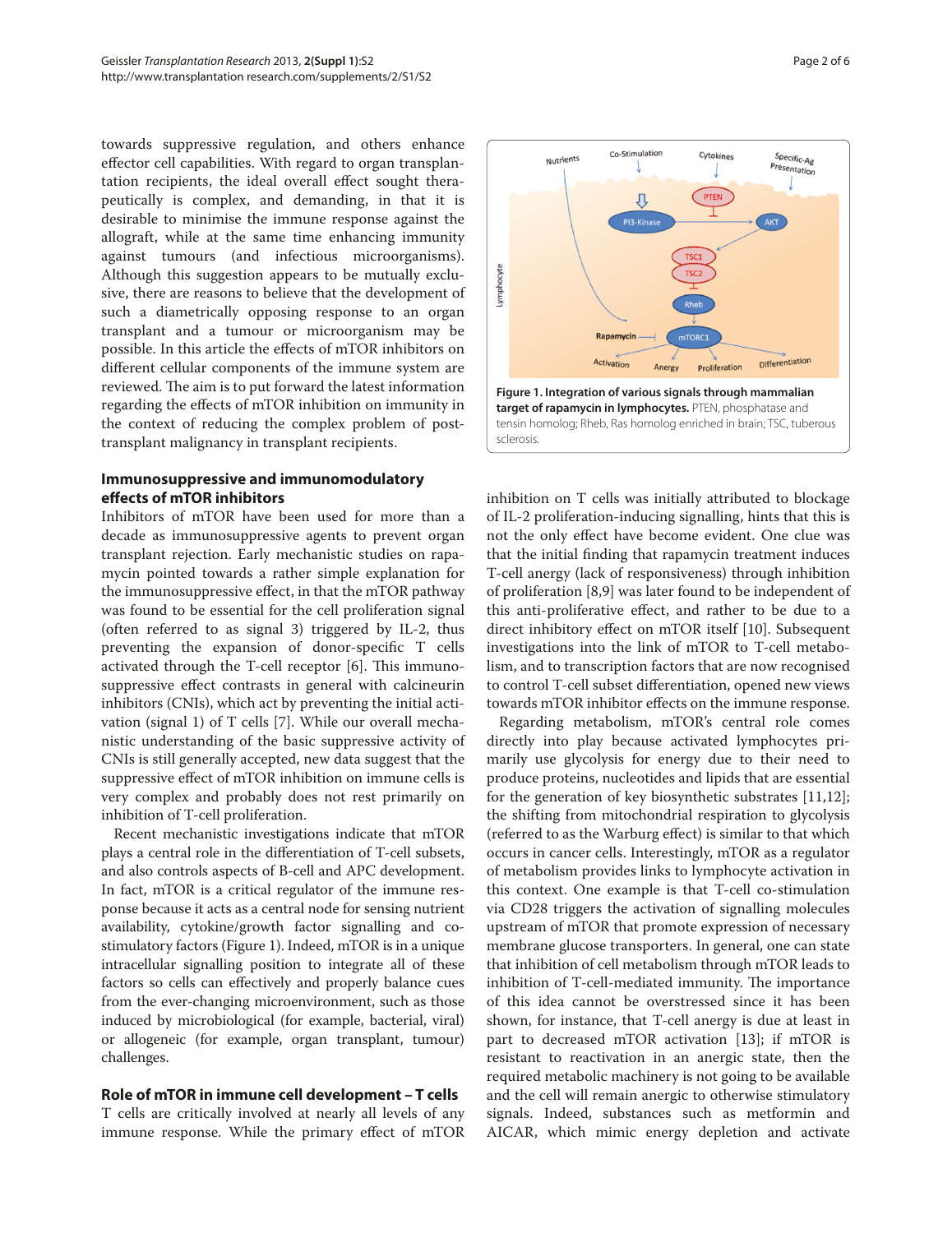AMPK (an inhibitor of mTOR), promote T-cell anergy [13-15]. Cell metabolism, mTOR and the immune response currently constitute an intense area of basic research that has substantial therapeutic potential and implications.

The differentiation of CD4 and CD8 T-cell populations has a major impact on the development of any immune response to allogeneic transplants or tumour entities. Recent data demonstrate an important role for mTOR in determining the T-cell differentiation pattern (Figure 2). To understand this role better, first it is necessary to recognise that mTOR is part of two large complexes, referred to as mTOR complex 1 (mTORC1) and mTOR complex 2 (mTORC2), where mTORC1 is directly inhibited by rapamycin while mTORC2 is only indirectly and partially inhibited with long-term exposure to the drug. Second, it is helpful to know that differentiation of Th1, Th<sub>2</sub> and Th<sub>17</sub> T-helper cell subsets is regulated by the lineage-specific transcription factors T-bet, GATA-3 and RORγt, respectively. Considering this background information, recent experimental models suggest that blocking of mTORC1 with rapamycin, or by knocking out essential components of the mTORC1, a Th<sub>2</sub> polarised T-cell dominance develops; whereas knocking out mTORC2 polarises the T-helper immune response towards Th1 and Th17 cell development [16]. Most interestingly, blocking both mTOR complexes leads to the generation of a Foxp3+ T-regulatory (Treg) cell expansion. Moreover, these Treg cells are resistant to apoptosis [17]. Indeed, Treg cells appear in general to require less mTOR activity, which is consistent with the reduced metabolic demands for these cells compared with effector  $T$  cells [18]. Interestingly, although Treg cells depend on IL-2 for proliferation, IL-2 stimulation results in high levels of STAT5 phosphorylation, rather than activation of mTOR [19], suggesting that different T-cell subpopulations depend on alternate signalling pathways for expansion and survival. In terms of therapeutic application of mTOR inhibitors, research suggests that the differential effects summarised above depend substantially on the dose, duration and timing of the drug application [20-22], indicating that more is to be learnt about how best to apply mTOR inhibitors to suit the clinical purpose intended.

Some of the same effects apply to  $CD8<sup>+</sup>$  cells regarding mTOR dependence. For instance, activation of CD8+ cells also primarily depends on glycolysis [23], and differentiation of effector  $CD8<sup>+</sup>$  cells requires mTORC1-dependent T-bet expression [24]. Most critically, mTOR is involved in the transition of effector to memory  $CDS^+$  T cells (Figure 2), and this appears to rely on conversion of T-bet to eomesodermin transcription factor expression [24-26]; blocking mTOR with rapamycin has this exact effect, and therefore promotes the development and sustenance of memory  $T$  cells that transition efficiently into effector



cells highly capable of producing immune responses to, for instance, tumours [24]. Similar to Treg cells, memory CD8+ T cells depend on mitochondrial oxidative phosphorylation for energy (rather than glycolysis) and are driven by STAT5 signalling. One perplexing question is therefore whether mTOR inhibition increases immunity to viruses, bacteria and tumours, while at the same time protects organ transplants from rejection.

Recent data suggest that rapamycin treatment augments CD8+ T-cell memory responses towards viruses. This effect has been demonstrated by impressive boosting of vaccination responses both in mice [27,28] and in nonhuman primate studies [29]; in the nonhuman primate experiments, immunosuppressive doses of sirolimus promoted CD8+ T-cell memory towards vaccinia virus, while CNI use did not. Indeed, it is ironic that an immunosuppressive agent is being considered for boosting vaccination responses in humans. Another interesting aspect of this research is that viral infections (for example, human papillomavirus, hepatitis B/C, Epstein–Barr virus, human herpesvirus 8) are associated with the most common post-transplant malignancies, suggesting that a boost in immunity to these viruses could affect cancer development. Moreover, several recent experimental studies indicate that rapamycin administration directly enhances memory T-cell formation against tumours  $[22,24]$ . This is an observation we have also been able to confirm in the laboratory [30], and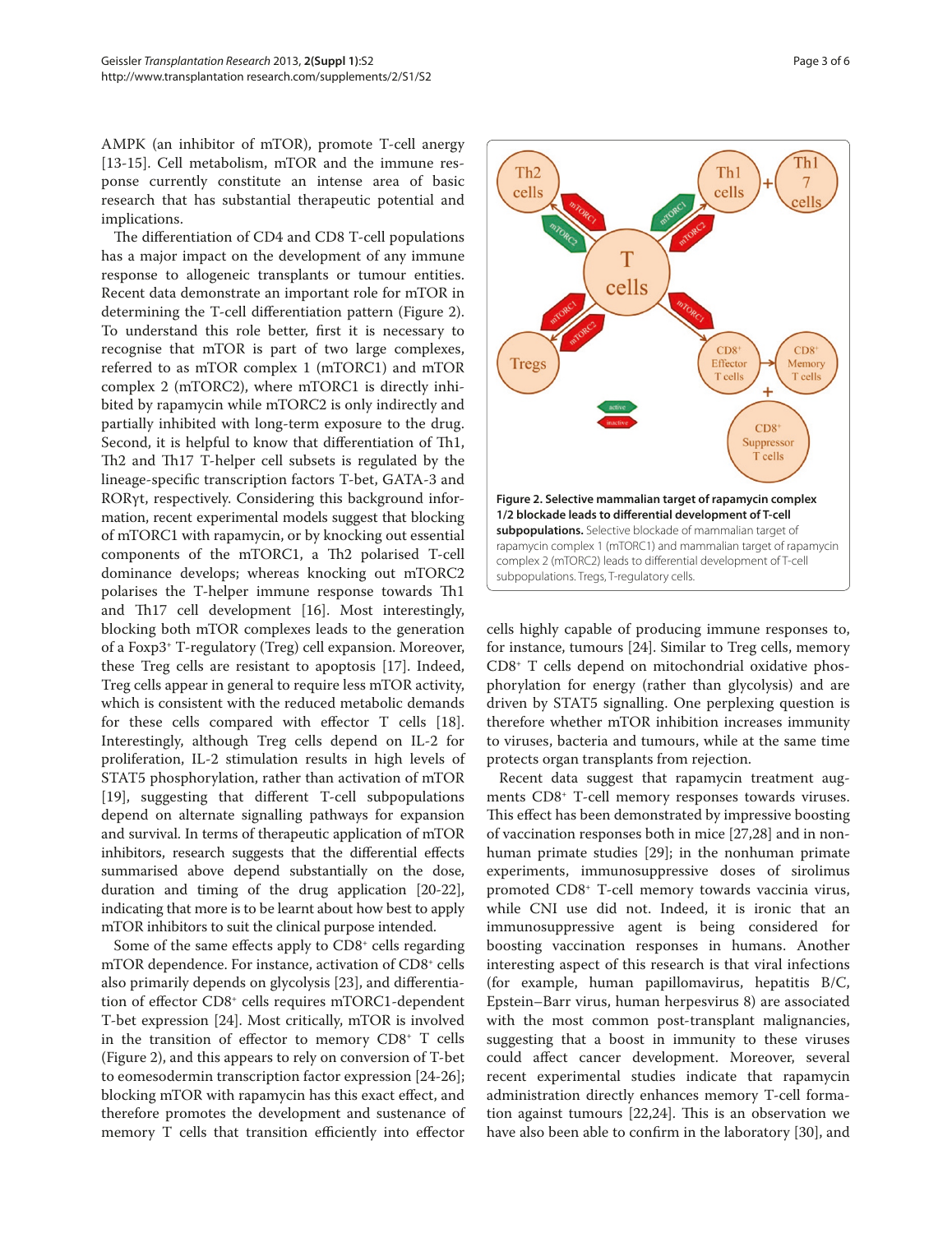we can add that CNIs do not support memory development in our models. The boosting of T-cell memory with mTOR inhibition has substantial therapeutic implications regarding the problems of viral infection and posttransplant malignancy in organ transplant recipients.

This leads to the question raised earlier of whether an immune response can be promoted in one foreign entity (for example, virus, bacteria or tumour cell) and yet inhibited by another (an organ transplant). An interesting experimental study from Ferrer and colleagues demonstrates that rapamycin-treated mice have protection against rejection of an OVA-expressing skin allograft, while at the same time showing a heightened CD8+ T-cell response against the same OVA epitope expressed by bacteria (*Listeria monocytogenes*) [31]. This is a critical observation, since it opens the possibility that mTOR inhibitors can enhance immunity to infectious agents without at the same time promoting the immune reaction against an organ allograft. In fact, it can be argued that enhancement of CD4<sup>+</sup> Treg cell and CD8<sup>+</sup> T suppressor cell [32] responses towards allografts may provide for long-lasting protection and perhaps even some degree of immunological tolerance. Unfortunately, it is completely unclear why there is such a divergent response to two foreign entities expressing the same foreign protein. Does this divergence relate to the microenvironmental conditions under which allograft versus microbiological antigens are presented to the immune system, or are other factors responsible? This is clearly an intriguing area of research, and highlights the importance of mTOR's role in orchestrating complex immune responses.

# **Role of mTOR in B-cell and antigen-presenting cell development**

Less information exists regarding the role of mTOR inhibitors on B cells. However, data from the mTOR hypomorph mouse (constitutive reduced, but not absent, mTOR levels) suggest that B-cell development may be even more affected than T cells [33]. In these mice, B-cell development in the bone marrow is partially inhibited, which was reflected by decreased B-cell proliferation in response to antigenic stimulation and reduced antibody production capability. Interestingly, mice with B cells that overexpress mTOR because of a TSC1 deletion (TSC1 normally inhibits mTOR, see Figure 1) also demonstrate similar defects in B-cell differentiation and antibody production [34]. Another indication for an mTOR role comes from the fact that activated B cells, like T cells, use glycolysis as a primary source of energy [35]. Together, these early experimental indications suggest that mTOR is likely to have a significant impact on B-cell activation, differentiation and function, but more in-depth studies are lacking to define the exact role of  $mTOR$  in B-cellmediated immunity.

Finally, the mTOR pathway is also important for the differentiation and function of APCs. In particular, mTOR inhibition has a potent effect on the maturation of dendritic cells (DCs). Differentiation into conventional, CD8+ and plasmacytoid DCs appears to depend on mTOR. Indeed, mice with uninhibited mTOR activity (via PTEN deletion, see Figure 1) develop an abnormal highly expanded DC compartment [36], suggesting that mTOR plays a critical role in maintaining APC homeostasis *in vivo*. Moreover, rapamycin treatment has a profound effect on APC function, in that co-stimulatory molecule expression is decreased, leading to an inhibited ability for APC to stimulate T-cell activation [37,38]. Rapamycin-treated DCs are even known to induce tolerance in animal models [39,40], possibly through their ability to promote the development of Treg cells [41]. In fact, researchers that are expanding Treg cells for the purpose of cell therapy often use rapamycin to produce a more stable Treg phenotype [42]. One should mention, however, that rapamycin has seemingly opposing effects on the early development of immune responses involving plasmacytoid DCs versus other DCs. While plasmacytoid DCs activated via toll-like receptors depend on mTOR to elicit type 1 interferon-based expression responses, lipopolysaccharide activation of monocytes and DCs leads to inhibition of a proinflammatory gene expression pattern through the mTOR pathway [43]; mTOR inhibition could thus affect responses to bacterial challenges, especially in immunosuppressed transplant recipients. mTOR therefore has important effects on APC homeostasis and development that require a great deal more research to be fully understood. Nonetheless, mTOR clearly has yet another key function in the development of immune responses.

# **Conclusion**

What was once thought to be a simple explanation (antiproliferative effect) for how mTOR inhibitors reduce the immune reaction to organ allografts is now developing into a very complex explanation. One should also state that while several nonimmunological mechanistic explanations for the anti-tumour effects of mTOR inhibitors have been described [44], promotion of immune responses to cancer is unexpectedly coming more into focus. The most recent data suggest that mTOR acts as a central node for coordinating activities of the most important cells (T cells, B cells and APCs) forming the immune response to various challenges. Interestingly, some of these effects inhibit an immune response, and other effects actually promote immunity; the setting of the antigenic challenge appears to be crucial, since energy availability, signalling cues and cell activation all converge to at least some degree upon mTOR.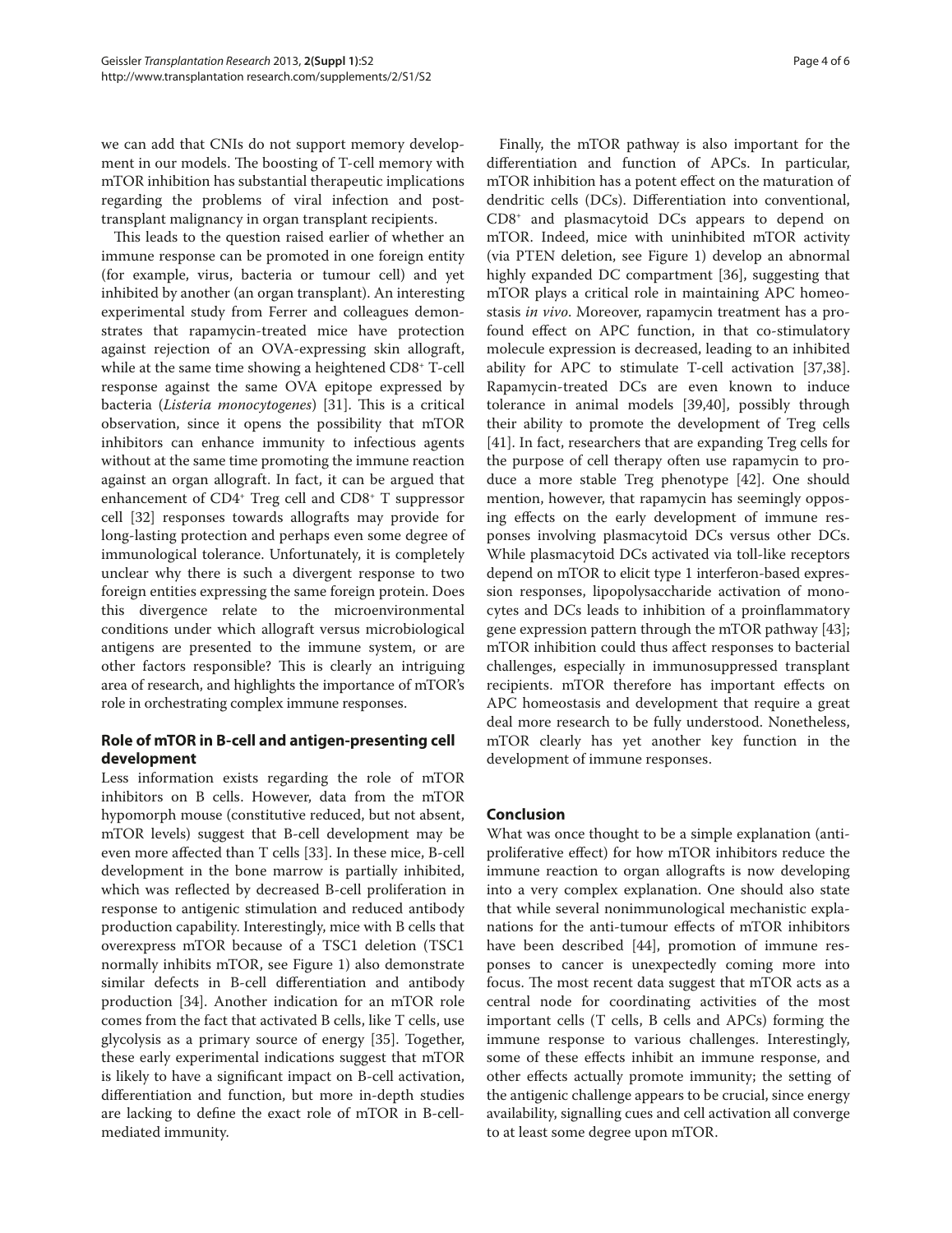What does this mean for transplant patients in terms of allograft protection (immunosuppression), viral or bacterial infection and post-transplant malignancy? Although there are no simple answers to this question, more light is being shed on the topic with intensive ongoing research. In terms of protecting allografts from rejection, mTOR inhibitors are attractive from the theoretical perspective that they might be optimal for maintaining a state of donor-specific regulation through promotion of tolerogenic DCs and Treg cells. Although mTOR inhibitors alone do not appear to produce tolerance in transplant recipients [45,46], perhaps strategic use of these drugs in combination with novel induction therapies or cell therapy [47,48] could yield better results. Regarding infectious complications associated with immunosuppression in organ transplantation, there is already early evidence that mTOR inhibitors might reduce the problem of some viral infections, including cytomegalovirus, human herpesvirus 8 and BK virus [49-54]. In turn, if viral infections can be decreased, mTOR inhibitors could have an indirect impact on the development of post-transplant malignancies. In addition, promotion of memory CD8+ T-cell responses against tumour cells could also lessen the problem of cancer in transplant recipients.

To conclude, although early evidence suggests that mTOR inhibitors have the potential to promote an immune response against an infectious microorganism or tumour entity, and can paradoxically function to inhibit immunity against an organ allograft, further research is needed to untangle the operative mechanisms and to ultimately explore the full potential of mTOR inhibitors in the setting of organ transplantation.

#### **Abbreviations**

APC, antigen-presenting cell; CNI, calcineurin inhibitor; DC, dendritic cell; IL, interleukin; mTOR, mammalian target of rapamycin; mTORC1, mammalian target of rapamycin complex 1; mTORC2, mammalian target of rapamycin complex 2; Th, T-helper; Treg, T-regulatory.

#### **Competing interests**

The author declares that he has no competing interests.

#### **Declaration**

This article has been published as part of Transplantation Research Volume 2 Suppl 1, 2013: Proceedings of the 12th International Symposium on Transplantation. The full contents of the supplement are available at http://www.transplantationresearch.com/supplements/2/S1. The supplement is based on the 12th International Transplantation Symposium held on 16– 17 April 2012, in Istanbul, Turkey. The symposium and publication based on these proceedings were supported by an unrestricted educational grant from Pfizer Inc., who had no influence on the editorial content. Editorial support was provided by Synergy, Richmond, UK and was funded by Pfizer Inc. The articles have been through the journal's standard peer review process and the Supplement Editors declare that they have no competing interests.

### Published: 20 November 2013

#### **References**

1. Penn I: Occurrence of cancers in immunosuppressed organ transplant recipients. Clin Transplant 1998, 147-158.

- Campistol JM: Minimizing the risk of posttransplant malignancy. Transplantation 2009, 87:S19-S22.
- 3. Hojo M, Morimoto T, Maluccio M, Asano T, Morimoto K, Lagman M, Shimbo T, Suthanthiran M: Cyclosporine induces cancer progression by a cellautonomous mechanism. Nature 1999, 397:530-534.
- 4. Herman M, Weinstein T, Korzets A, Chagnac A, Ori Y, Zevin D, Malachi T, Gafter U: Effect of cyclosporin A on DNA repair and cancer incidence in kidney transplant recipients. J Lab Clin Med 2001, 137:14-20.
- 5. Morath C, Mueller M, Goldschmidt H, Schwenger V, Opelz G, Zeier M: Malignancy in renal transplantation. JAm Soc Nephrol 2004, 15:1582-1588.
- 6. Sehgal SN: Rapamune (RAPA, rapamycin, sirolimus): mechanism of action immunosuppressive effect results from blockade of signal transduction and inhibition of cell cycle progression. Clin Biochem 1998, 31:335-340.
- 7. Schreiber SL, Crabtree GR: The mechanism of action of cyclosporin A and FK506. Immunol Today 1992, 13:136-142.
- 8. Schwartz RH: T cell anergy. Annu Rev Immunol 2003, 21:305-334.
- 9. Powell JD, Lerner CG, Schwartz RH: Inhibition of cell cycle progression by rapamycin induces T cell clonal anergy even in the presence of costimulation. J Immunol 1999, 162:2775-2784.
- 10. Colombetti S, Basso V, Mueller DL, Mondino A: Prolonged TCR/CD28 engagement drives IL-2-independent T cell clonal expansion through signaling mediated by the mammalian target of rapamycin. J Immunol 2006, 176:2730-2738.
- 11. DeBerardinis RJ, Sayed N, Ditsworth D, Thompson CB: Brick by brick: metabolism and tumor cell growth. Curr Opin Genet Dev 2008, 18:54-61.
- 12. Jones RG, Thompson CB: Revving the engine: signal transduction fuels T cell activation. Immunity 2007, 27:173-178.
- 13. Zheng Y, Delgoffe GM, Meyer CF, Chan W, Powell JD: Anergic T cells are metabolically anergic. J Immunol 2009, 183:6095-6101.
- 14. Jhun BS, Oh YT, Lee JY, Kong Y, Yoon KS, Kim SS, Baik HH, Ha J, Kang I: AICAR suppresses IL-2 expression through inhibition of GSK-3 phosphorylation and NF-AT activation in Jurkat T cells. Biochem Biophys Res Commun 2005, 332:339-346.
- 15. Nath N, Giri S, Prasad R, Salem ML, Singh AK, Singh I: 5-Aminoimidazole-4carboxamide ribonucleoside: a novel immunomodulator with therapeutic efficacy in experimental autoimmune encephalomyelitis. J Immunol 2005, 175:566-574.
- 16. Delgoffe GM, Pollizzi KN, Waickman AT, Heikamp F, Meyers DJ, Horton MR, Xiao B, Worley PF, Powell JD: The kinase mTOR regulates the differentiation of helper T cells through the selective activation of signaling by mTORC1 and mTORC2. Nat Immunol 2011, 12:295-303.
- 17. Strauss L, Czystowska M, Szajnik M, Mandapathil M, Whiteside TL: Differential responses of human regulatory T cells (Treg) and effector T cells to rapamycin. PLoS One 2009, 4:e5994.
- 18. Powell JD, Delgoffe GM: The mammalian target of rapamycin: linking T cell differentiation, function, and metabolism. Immunity 2010, 33:301-311.
- 19. Burchill MA, Yang J, Vogtenhuber C, Blazar BR, Farrar MA: IL-2 receptor bdependent STAT5 activation is required for the development of Foxp3+ regulatory T cells. J Immunol 2007, 178:280-290.
- 20. Araki K, Turner AP, Shaffer VO, Gangappa S, Keller SA, Bachmann MF, Larsen CP, Ahmed R: mTOR regulates memory CD8 T-cell differentiation. Nature 2009, 460:108-112.
- 21. Li Q, Rao RR, Araki K, Pollizzi K, Odunsi K, Powell JD, Shrikant PA: A central role for mTOR kinase in homeostatic proliferation induced CD8+ T cell memory and tumor immunity. Immunity 2011, 34:541-553.
- 22. Li Q, Rao R, Vazzana J, Goedegebuure P, Odunsi K, Gillanders W, Shrikant PA: Regulating mammalian target of rapamycin to tune vaccination-induced CD8+ T cell responses for tumor immunity. J Immunol 2012, 188:3080-3087.
- 23. Pearce EL: Metabolism in T cell activation and differentiation. Curr Opin Immunol 2010, 22:314-320.
- 24. Rao RR, Li Q, Odunsi K, Shrikant PA: The mTOR kinase determines effector versus memory CD8+ T cell fate by regulating the expression of transcription factors T-bet and Eomesodermin. Immunity 2010, 32:67-78.
- 25. Joshi NS, Kaech SM: Effector CD8 T cell development: a balancing act between memory cell potential and terminal differentiation. J Immunol 2008, 180:1309-1315.
- Takemoto N, Intlekofer AM, Northrup JT, Wherry EJ, Reiner SL: Cutting Edge: IL-12 inversely regulates T-bet and eomesodermin expression during pathogen-induced CD8+T cell differentiation. J Immunol 2006, 177:7515-7519.
- 27. Kim EH, Sullivan JA, Plisch EH, Tejera MM, Jatzek A, Choi KY, Suresh M: Signal